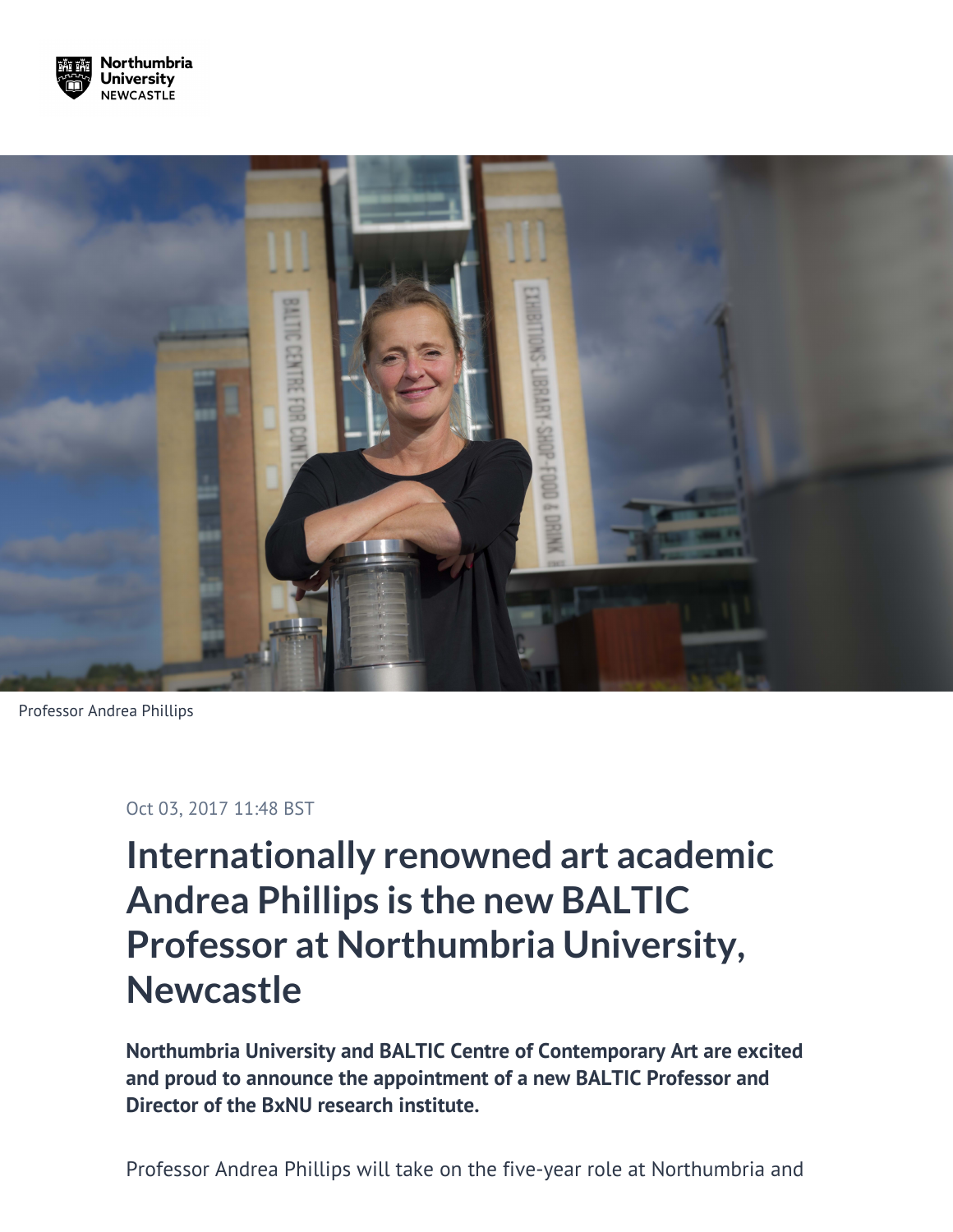BALTIC as part of the groundbreaking and innovative partnership between the two organisations. The writer and academic joins the University from the prestigious Valand Academy at the University of Gothenburg where she was Professor of Art and Editor-in-Chief of the PARSE journal. Prior to this, she was Professor of Fine Art in the Art Department at Goldsmiths leading PhD programmes in Art and Curating.

She succeeds Professor Christine Borland in the role of BALTIC Professor and Director of the BxNU (BALTIC x Northumbria University) Institute based at BALTIC 39 on High Bridge, Newcastle upon Tyne. The BxNU Institute is committed to diverse disciplines, approaches and practices that attracts an international community of students, creative thinkers, practitioners and scholars leading the discovery of new knowledge, research and practice. It was created to provide a unique intellectual space where education, professional practice and world-class research are combined. Professor Phillips will direct the activities of the institute in exciting directions and help drive the partnership between Northumbria and BALTIC as it enters a new phase.

Speaking about her appointment, Professor Phillips said: "I am honoured to be appointed the BALTIC Professor and Director of the BxNU research institute. The collaboration between BALTIC Centre for Contemporary Art and Northumbria University represents a critical opportunity for us to reframe the ways in which higher education institutions, arts centres and their overlapping constituencies can work together.

"My vision of BxNU is as a site of radical experimentation, using artistic and curatorial tools, which will come to exemplify ways of working with and learning from communities that are based on practices of social, financial, educational equality and desegregation. Building on the long historical tail of committed political and social activism in the North East, I hope that BxNU will demonstrate that the arts sector and arts education in the UK need not be driven by meritocratic imperatives."

Professor Phillips is a writer and cultural organiser based in London who lectures and writes on the economic and social construction of publics within contemporary art, the manipulation of forms of participation and the potential of forms of political, architectural and social reorganisation within artistic and curatorial culture. She works with many international partners to develop dialogues and debates about art's role in the configuration of uneven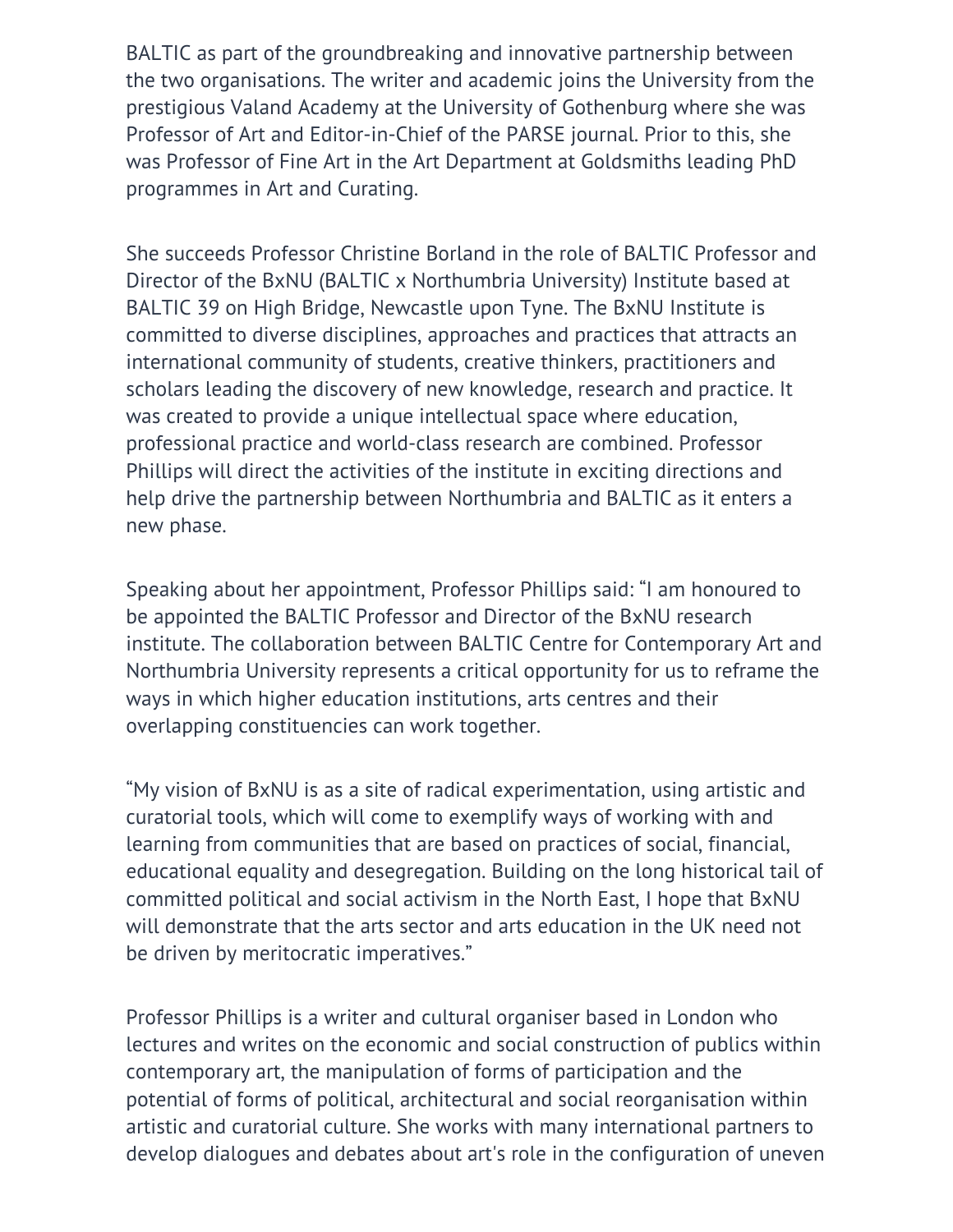social landscapes.

The role of BALTIC Professor was created to collaborate with a network of internationally active artists, academics and curators to help develop an innovative, international research centre for public art and curating that serves to challenge current research and thinking within the arts. This will open up arts in institutions to the future politics of financial sustainability, cross-sector collaboration and egalitarian management within them, enabling Northumbria and BALTIC to develop an ambitious and world-leading centre, building significant international collaboration with a strongly identified social core within the North-East.

Professor Tom Lawson, Pro Vice-Chancellor (Arts, Design and Social Sciences) at Northumbria University, Newcastle, said: **"**We're delighted to announce Andrea as our new BALTIC professor. Her appointment marks a new phase in our partnership with BALTIC and demonstrates our joint ambition to attract the very best academics and practitioners from around the world to the region. Under Andrea's leadership we will extend the international reach of Arts at Northumbria and of our ground breaking partnership with BALTIC."

Sarah Munro, BALTIC Director said: "It is with deep honour and a frisson of anticipation that we announce the appointment of Andrea Phillips as BALTIC Professor and Director of the BxNU Institute. Andrea Phillips brings a huge wealth of knowledge, experience and understanding of the contemporary arts and higher education sectors to the Institute with a significant and distinguished background in international lecturing and publishing.

"Professor Phillips' appointment represents the ambitions of the BxNU Institute to create an internationally connected, locally embedded, experimental, research led organisation for critical pedagogy. I am absolutely delighted that Andrea Phillips will be leading that vision as our new BALTIC Professor."

Northumbria has a global reputation for excellence in the Arts with its degree programmes in this area recently rated Top 18 in the UK for 2018, Top 10 in the UK for Art and Design research, and in the Top 301-400 for Arts and Humanities in the world. The University's pioneering partnerships with key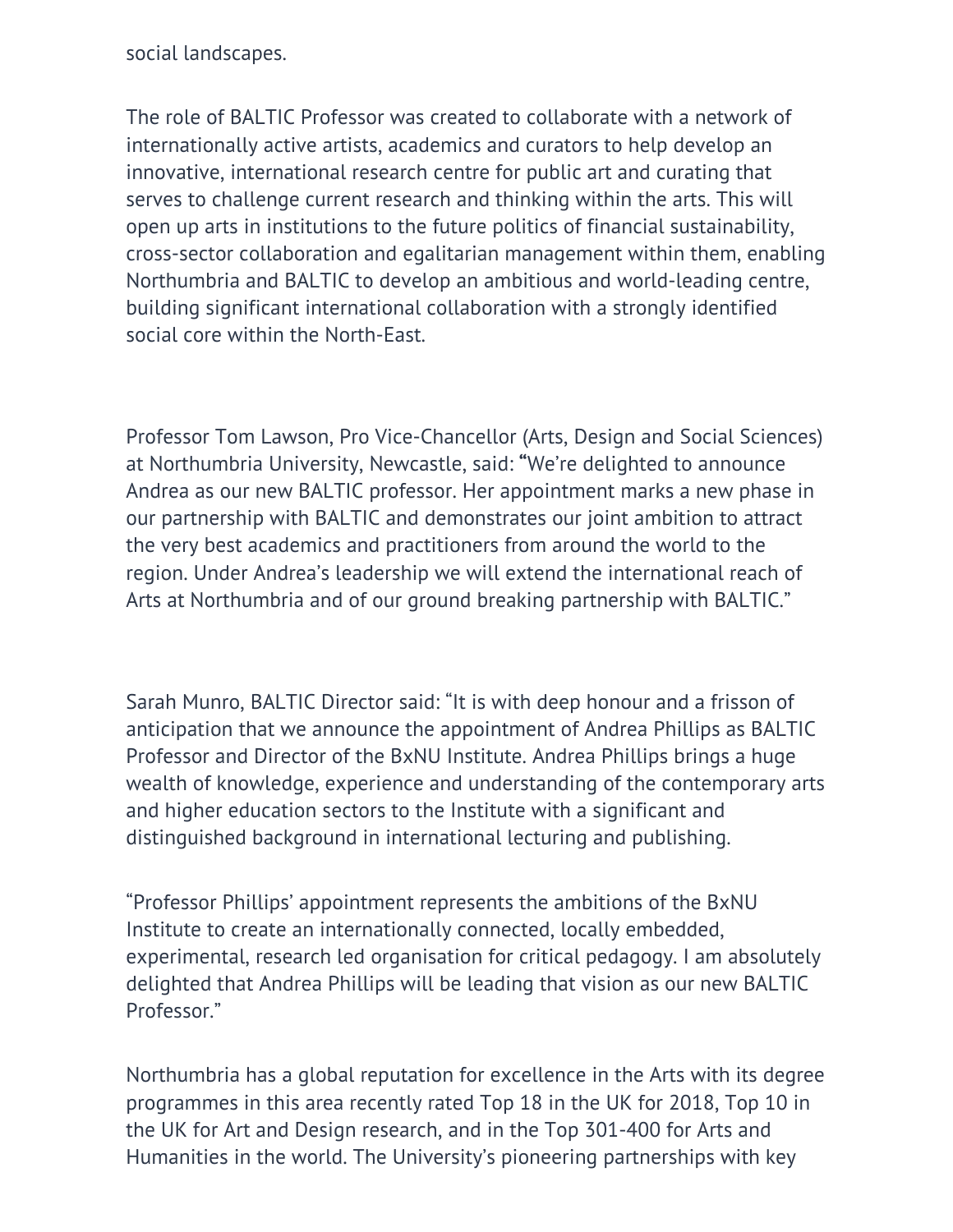cultural organisations is at the heart of what Northumbria does. The University's strategic partnership with BALTIC Centre for Contemporary Art is an exemplar of the innovative ways it works to create thriving, stimulating communities of artist, practitioners, students, and staff who collaborate with experts across a wide range of fields, to generate new ways of thinking and creative practice.

Northumbria is a research-rich, business-focused, professional university with a global reputation for academic excellence. To find out more about our courses go to [www.northumbria.ac.uk](http://www.northumbria.ac.uk/)

If you have a media enquiry please contact our Media and Communications team at [media.communications@northumbria.ac.uk](mailto:media.communications@northumbria.ac.uk) or call 0191 227 4604.

## **Contacts**







**Andrea Slowey** Press Contact PR and Media Manager Engineering and Environment / Health and Life Sciences [andrea.slowey@northumbria.ac.uk](mailto:andrea.slowey@northumbria.ac.uk) [07708 509436](tel:07708 509436)